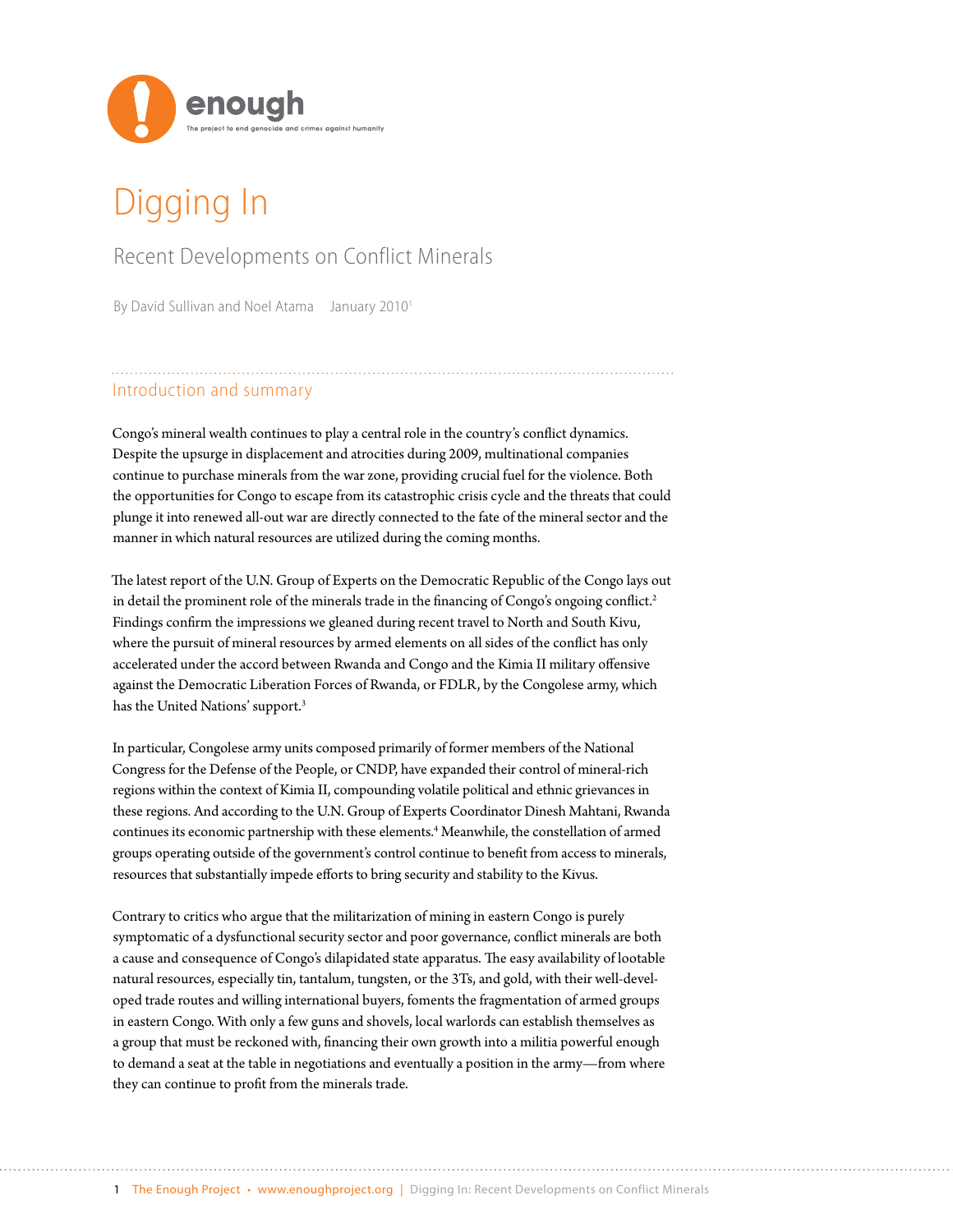Moreover, in the battle for control of resources, competing networks of armed groups, businesses, and political elites routinely manipulate Congo's contentious and inflammatory grievances that surround sensitive issues such as ethnicity and land tenure. The inability of the Congolese government to control its territory and protect its population creates the opportunity for illicit networks to fill the vacuum, but the objective of these networks remains profit, predominantly from the mineral trade.

There remain ample opportunities to capitalize on gains achieved in recent months by utilizing the mineral trade to deliver significant peace dividends for the people of eastern Congo. This will require new levels of leadership both from the Congolese government and the international community, and broad participation by engaged elements of Congolese government agencies, the business community, and civil society.

Thanks to increased international attention, including strong statements by U.S. Secretary of State Hillary Clinton during her visit to eastern Congo, all of the actors with a role in Congo's conflict mineral drama are feeling the pressure to change their behavior. Actors in the private sector both within Congo and in the international supply chains for electronics and other industries have signaled a willingness to provide new levels of due diligence and corporate responsibility. Yet it is equally clear that a number of actors remain highly invested in business as usual with regard to conflict minerals, and that palpable change on the ground can be the only barometer of true success.

# Situation update—Kimia II's impact on the minerals trade

The direct targeting of mining areas during the Kimia II offensive rocked the status quo in the Kivus. Previously, the conflict mineral trade experienced a period of relative calm in terms of fighting between armed groups for control of mines. In fact, battlefield enemies often colluded to profit from the mineral trade while continuing to exploit and prey upon local populations, with the degree of violence involved varying considerably.<sup>5</sup> The rapprochement between Rwanda and Congo fundamentally upset this equilibrium, with the Congolese army incorporating elements from the CNDP and other armed groups and moving to attack the main positions of its longtime ally and sometimes business partner, the FDLR.

The Kimia II offensive has dislodged the FDLR from control of key mining areas and trade routes, but it has also allowed the Congolese army, or FARDC—especially units composed predominantly of former CNDP troops—to seize mining sites and establish new levels of control over the trade.<sup>6</sup> At the same time, the expanded CNDP presence has inflamed tensions with local populations still scarred by the conduct of the CNDP and its antecedents, especially the period of occupation of eastern Congo by Rwanda and its proxies from 1998 through 2002.

Given the fluidity of the security situation in the Kivus, a complete analysis of the impact of military operations on mining sites is beyond the scope of this report. Instead, we will examine a few critical case studies that point to the broader questions surrounding current efforts to deal with Congo's conflict minerals.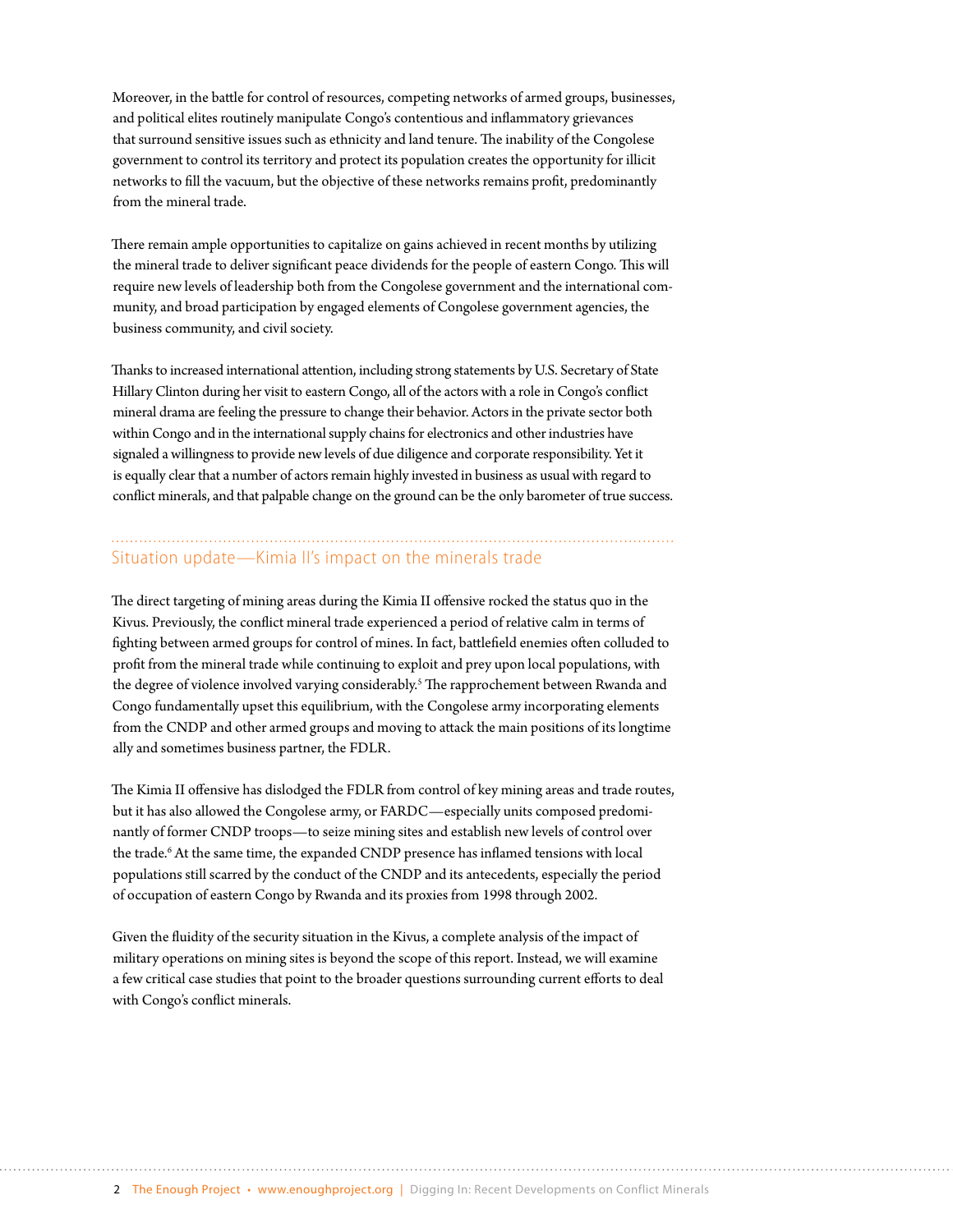#### The battle for Bisie: Eastern Congo's largest mine

At 3:30am on August 12, approximately 80 armed men attacked the massive Bisie mining site, killing some 30 people and wounding 50. The objective of the attack appeared to be pillage, as attackers made off with mineral resources and supplies. The assault was well planned, with some of the attackers reportedly having infiltrated the area earlier that day posing as vegetable sellers. Some of the attackers spoke the local language, while others spoke Kinyarwanda. FARDC forces who were present in the mine did not return fire, with explanations for this ranging from the practical (they were outnumbered and most of the troops were actually busy digging in the mines at the time) to the credulous (they decided to hold fire due to concern for civilian casualties) to the conspiratorial (they may have been in on the attack).

Bisie is the largest mine in the Kivus and the source of approximately 75 percent of North Kivu's cassiterite, or tin ore, production. Before this year, Bisie was under the control of the nonintegrated 85th Brigade of the Congolese Army, a former Mai Mai militia that operated outside the control of the Congolese government, but whose commander has been linked to senior Congolese army officers who profit from the mine.<sup>7</sup> By March 2009 the 85th brigade was transferred out of Bisie to Hombo on the border between North and South Kivu, and it was replaced by a rapidly integrated Congolese army brigade led by former CNDP commanders and mainly consisting of former CNDP elements. Although a few men loyal to the 85th brigade remained in the area and continued to supervise certain mineshafts, the restructuring substantially shifted control of production to the former CNDP.

The August attack on Bisie did not occur in a vacuum. In fact, it was the most deadly incident in a series of attacks on mining sites in Walikale—the region where Bisie is located—that began in June and continued into December, when the Omate mining site was attacked on December 12.<sup>8</sup> Enough interviews conducted with civil society, government officials, and the private sector in Goma confirm the linkages between this recent violence and longstanding struggles for control of Bisie's mineral wealth with potentially devastating consequences for North Kivu's volatile politics. Conflict between competing business interests are intertwined with political violence and underlying tensions between local ethnic groups and Congolese of Rwandan descent.

According to U.N. Organization Mission in DR Congo, or MONUC, staff and North Kivu civil society representatives, the attack on Bisie was led by a former businessman from Goma, Sheka Ntabo Ntaberi, who formed his own militia and is collaborating with forces including FDLR elements and other local militias.<sup>9</sup> Previously, Ntaberi was involved with three different companies that were embroiled in a longstanding dispute over rights to the Bisie concession.<sup>10</sup> Now it appears that the CNDP's takeover of Bisie has resulted in Ntaberi pursuing a military strategy aimed at destabilizing the area, possibly together with the FDLR and former 85th Brigade elements.

Separating fact from rumor and keeping up with the constantly shifting alliances among armed groups and business interests in eastern Congo is difficult if not impossible. Understanding the struggle for Bisie is made more difficult because, as an international diplomat told Enough, "The fight is for shares of the pie, not absolute control of the trade."11 But the patterns of violence around Bisie suggest that mineral resources remain an objective for competing armed groups.

Moreover, these networks use inflammatory grievances to mobilize support. Civil society representatives told Enough that the conflict over Bisie was not just about control of the minerals, but a means of channeling deep insecurity around ethnicity and land in Walikale territory. They said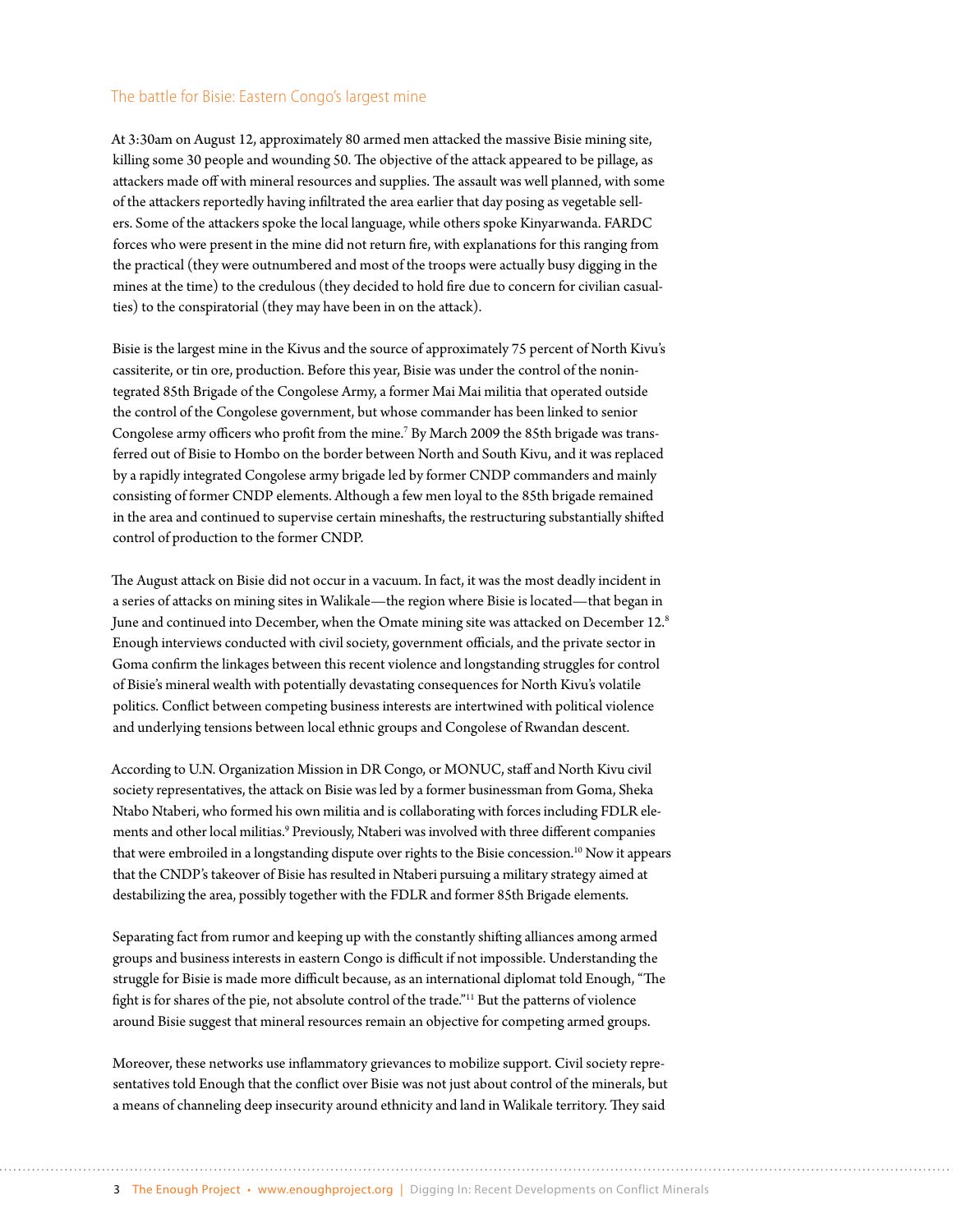that Ntaberi was recruiting his armed group based on resentment of Tutsi and Rwandaphones among Walikale's majority Hunde population, especially concerns about the return of Congolese Tutsi refugees from Rwanda. Although the actual anticipated number of refugees returning to Walikale is quite small compared with other areas, the issue nonetheless remains dangerously volatile and a potential flashpoint for political, ethnic, and economic conflict.

Bisie's fate is of crucial importance to wider mining sector reform in eastern Congo. With a modicum of security and the government's willingness to quash the squabbling over rights to the mine, the lion's share of the tin trade in North Kivu could be made traceable and developed into a crucial source of "clean" Congolese tin. Long overdue investments in basic infrastructure and social services could begin to improve the quality of livelihoods dependent upon the mine, and bring its medieval working conditions up to a minimum level of decency.

#### From FDLR to FARDC, the behavior remains the same

The Kimia II operations in North and South Kivu have dislodged the FDLR from areas where they had been entrenched for years, controlling mining sites, intermarrying with Congolese populations, but maintaining an exploitative hold over these same populations. The good news is that for the first time in years critical mining-dependent areas in South Kivu are no longer controlled by armed groups opposed to the state—including those located in Shabunda, Mwenga, Walungu, and Kalehe territories in South Kivu. This has enabled some long overdue movement toward reconnecting these isolated areas of South Kivu with the rest of the province, including beginning to rehabilitate the Bukavu-Shabunda road.

Although the Congolese army took control of mining sites, it has proven woefully poor at protecting civilian populations, oftentimes using the same tactics as the FDLR to intimidate and exploit miners and their families. According to Human Rights Watch, the army is now the number one perpetrator of sexual abuse against women in eastern Congo.<sup>12</sup> This includes forcing civilians to serve as porters, carrying heavy loads of minerals as well as other supplies. Village chiefs that failed to mobilize enough porters have been arbitrarily arrested and communities have been subjected to illegal taxation by military units, which at times have given way to violence and killings.

Some of the same commanders implicated in horrific massacres, including the slaughter of Rwandan Hutu refugees at Shalio, have been identified as directly profiting from the minerals trade.13 Moreover, multiple sources have reported to Enough that Congolese army units stationed at lucrative mines are closely connected to senior officers in Congo's capital Kinshasa, and cannot be reined in by provincial authorities. The increasing involvement of military units may also be impeding efforts to formalize the minerals trade, as military units are forbidden from engaging in mining under Congolese law. Mining officials in North and South Kivu indicated to Enough that military activity probably constitutes a significant portion of the underground trade in minerals.

#### Impacts on the ongoing minerals trade

Pressure from the United Nations and international campaigners were widely cited as potential threats to the trade in minerals from eastern Congo, and by association with the possibility of a de facto embargo on Congolese minerals. When metals trading company Traxys suspended purchasing from eastern Congo in May 2009, John Kanyoni, head of the association of minerals exporters,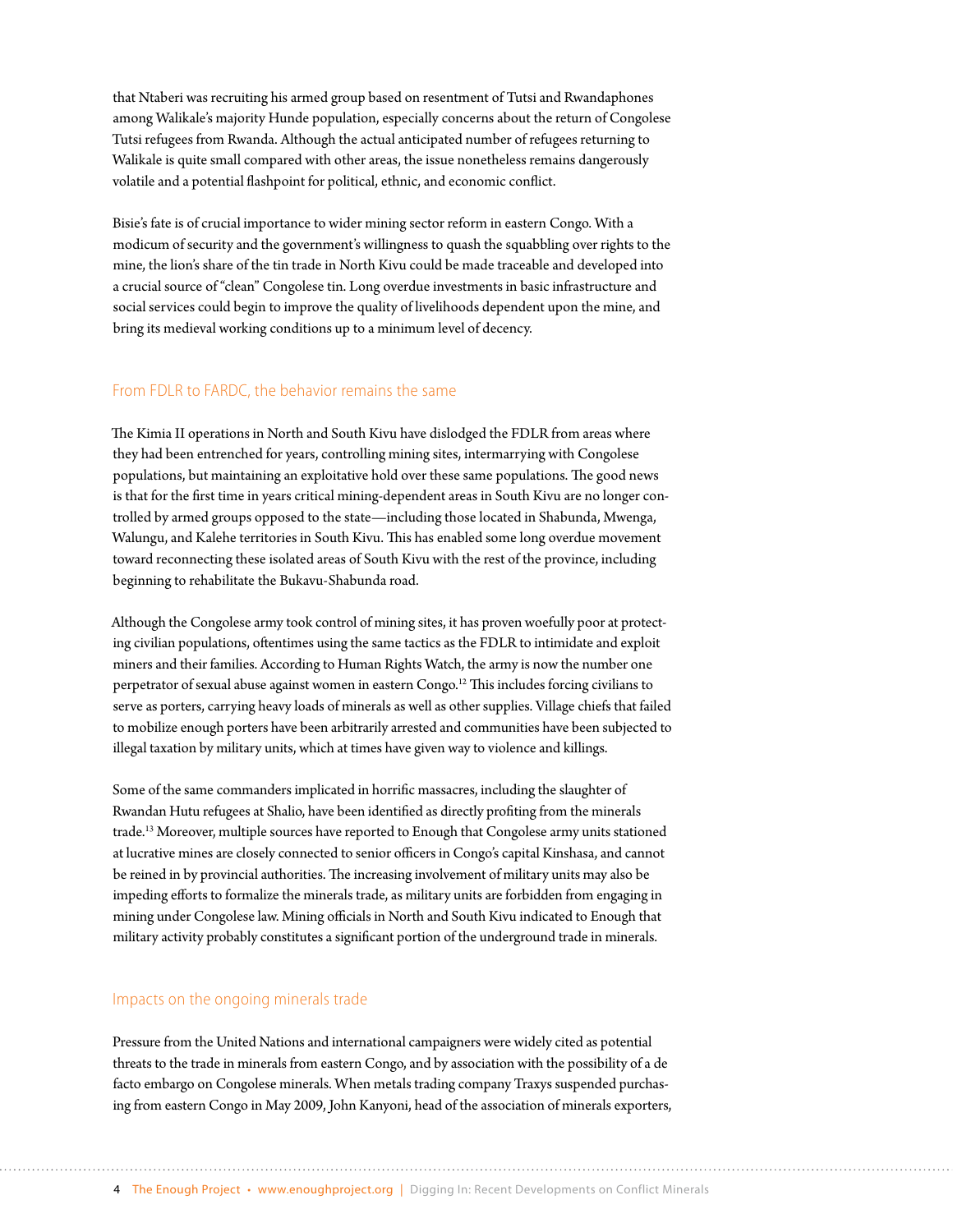or "comptoirs" in North Kivu, predicted: "Buyers will look elsewhere for tin, threatening thousands of people who genuinely eke out a living from mining and dealing in the mineral."<sup>14</sup>

On the contrary, data provided to Enough by the Congolese government indicates that the minerals trade mostly weathered the shock from Traxys' decision to suspend its operations in Congo, as detailed in the appendix to this report. Of potential greater consequence to the Congolese trade was the September 14, 2009 announcement by Thaisarco, a Thailand-based tin smelter subsidiary of London-based Amalgamated Metals Corporation, that it would suspend purchasing from Congo.<sup>15</sup> Thaisarco is one of two major smelters known to source from Congo—alongside Malaysia Smelting Corporation—and is widely considered to purchase large amounts of tin ore both directly from Congolese sources as well as from international metals traders. Its decision could substantially affect the international appetite for Congolese minerals.

That said, data obtained by Enough indicates that Thaisarco was purchasing significant quantities of tin ore directly from Congo as recently as August, and their statement's wording that they would "continue to honour existing contractual commitments until their expiry" suggests that the company may still be purchasing Congolese minerals even now.

The notion that Traxys and Thaisarco's decisions are creating a domino effect that will dry up all international demand for Congolese minerals appears premature for two reasons. First, the only companies that have made such decisions are those named by U.N. experts as knowingly purchasing from sources linked to the FDLR. It remains to be seen whether other companies that have avoided such censure will be so quick to relinquish their access to Congo's mineral wealth.

Second, some of the international traders and refiners that have been purchasing minerals from eastern Congo may depend more on these sources than they admit. Despite the fact that Congo's production of the mineral ores that produce the 3Ts and gold is relatively low compared to worldwide production, it appears that particular mineral refining operations, especially those based in Thailand and Malaysia, are facing low levels of domestic production and have responded by looking abroad to Congo.

The interdependence between these multinational companies and their suppliers in Congo presents an opportunity. The threat of losing access to suppliers because of the reputational damage, combined with the pressing need to keep supplies from Congo flowing, suggests an opportunity for these companies to exert far greater due diligence down through the supply chain. Industrydriven reform efforts, discussed in more detail below, reflect such calculations by these key actors.

## Congolese and international efforts to reform the mineral trade

Intense pressure on the Congolese minerals supply chain in the wake of the U.N. investigations and a rising tide of international interest invigorated efforts to establish a legitimate, formal supply chain under the control of Congo's state authorities.

#### The Congolese Government

On August 8, Kinshasa dispatched a high-level delegation consisting of Prime Minister Adolphe Muzito and Minister of Mines Martin Kabwelulu to North Kivu to evaluate eastern Congo's min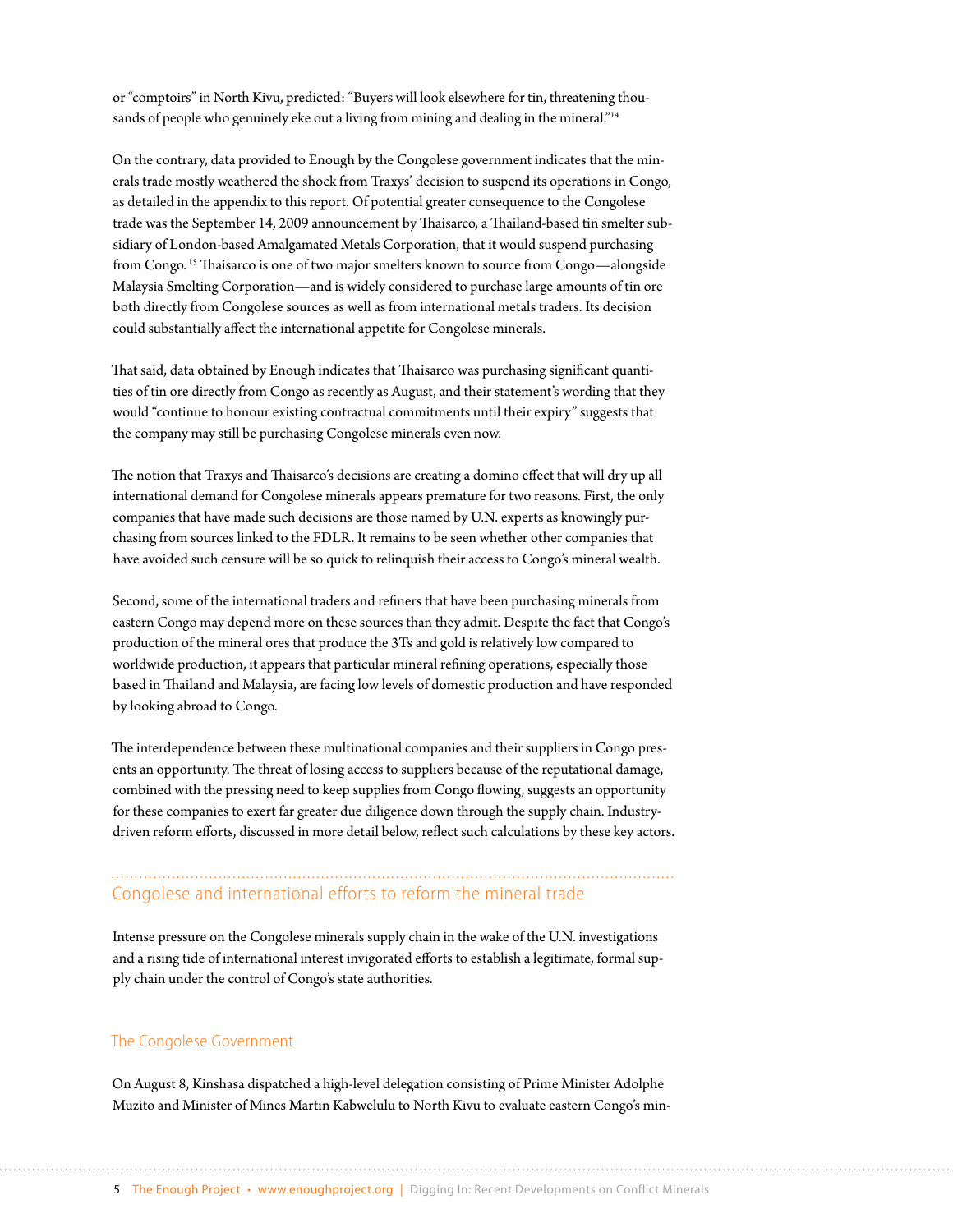ing sector. Muzito travelled to Walikale, where he stated the government's determination to bring the mining sector under state control and to remove the military from the mines.<sup>16</sup>

The prime minister's visit was greeted with skepticism among some civil society groups in the Kivus, who perceived a degree of political pandering and populism from a party sorely in need of shoring up its sagging popularity in the east. However, interviews with mining officials in both North and South Kivu indicate that the government has developed a planning process for the minerals sector that will follow on the prime minister's policy statement.

In South Kivu, Provincial Minister of Mines Colette Mikila travelled to the interior of the province for the first time, visiting Shabunda from September 1 - 4 to assess the situation in the field, with plans for the reform of the sector to be presented to the government by year's end. Importantly, the government is specifically addressing the critical question of achieving a traceable supply chain for minerals, as well as related questions about combating fraud and contraband.

Kinshasa's growing interest in reforming the mining sector in eastern Congo is long overdue. That government officials are only now visiting mining areas, more than three years after elections, indicates the degree to which the minerals trade in the Kivus has been ceded to armed groups and shadow networks. Shifting this dynamic will require more than statements and one-off visits—it will require dedicated resources and political will from President Joseph Kabila himself.

The good news is that such a move may be in Kabila's interest. He won the 2006 election thanks to a vote bank in eastern Congo where his popularity has since plummeted. Delivering benefits to this population may be his only shot at prevailing in 2011 in a credible electoral process. However, this would require cracking down on some of his own inner circle, including powerful politicians, military commanders, and business elites, to demand that they alter their practices and bring the mineral trade in eastern Congo into the sunlight.

#### The stabilization plan

In debates over eastern Congo's future everybody agrees that restoring state authority and developing security forces with basic capacity to protect the population is the key to peace. How to accomplish these tasks is more difficult to articulate, and the series of crises that have wracked the Kivus over the years since the 2006 elections have often distracted from this fundamental question. Nonetheless, the political space created by the Rwanda-Congo détente has reinvigorated attempts to try.

Toward this end, the Congolese government and MONUC have put pen to paper and developed an integrated plan entitled, "The Stabilization and Reconstruction Plan for Zones Emerging from Armed Conflict." Based on a stabilization plan developed by MONUC in early 2008, the plan consists of three elements: security, humanitarian and social issues, and economic revival, with ambitious plans to cover six provinces in eastern Congo.

Importantly, the stabilization plan recognizes that dealing with illicit exploitation of natural resources is a core security challenge in eastern Congo, and it includes a component within the security objective to install a mechanism to control mineral and forest resources to prevent their illegal exploitation by criminal groups. Over a six-month period the plan envisions deploying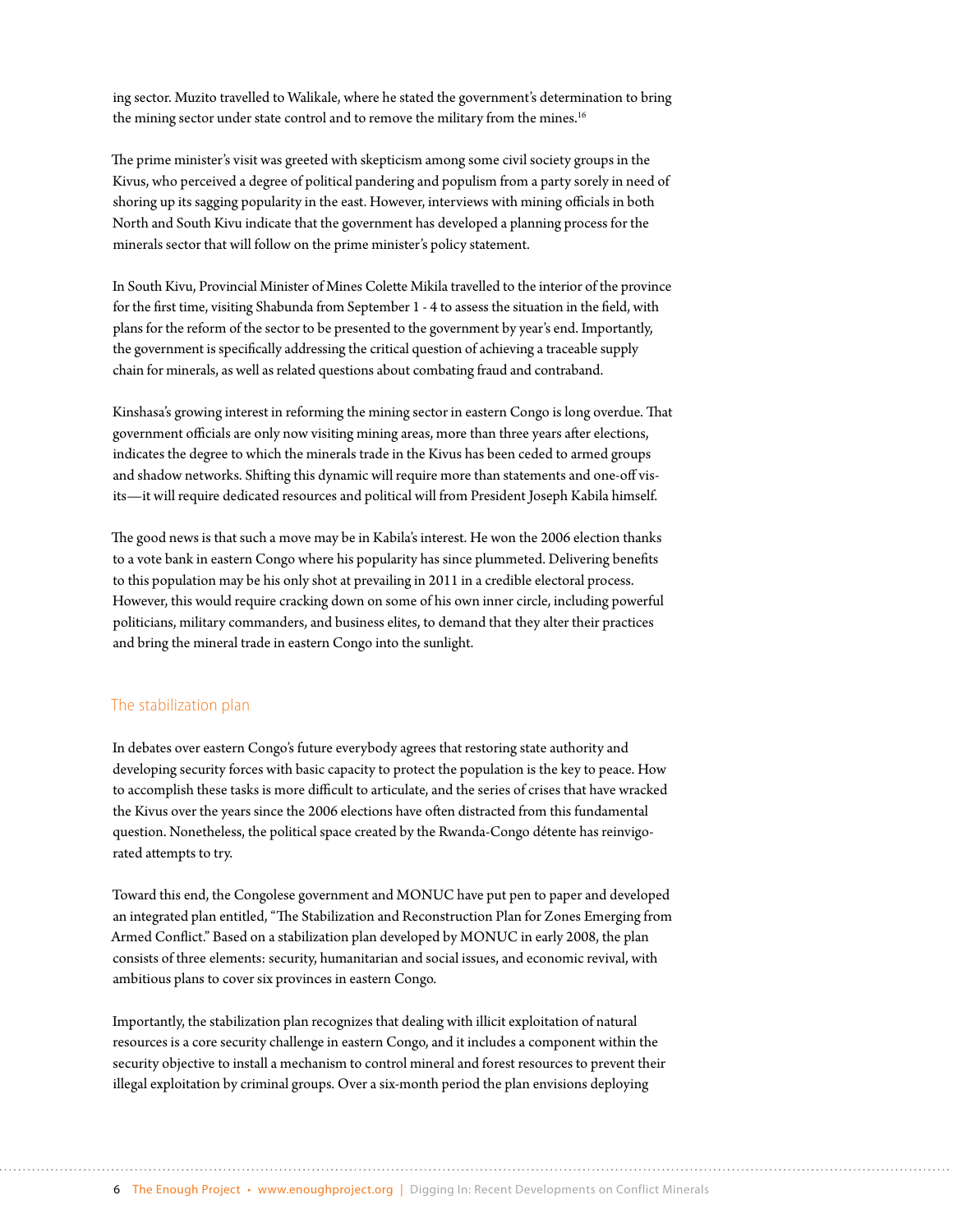mining authorities at the subprovincial level with offices in Beni/Lubero and Walikale in North Kivu and in Shabunda, Uvira, Walungu, Kalehe, Mwenga, and Fizi in South Kivu, as well as assorted locations in Maniema, Orientale, and Katanga. At these buying centers, authorized state authorities would be placed under one roof at transportation hubs, where they would be able to collect official taxes, compile statistics, and certify the origins of minerals.

The plan also calls for implementing Congo's Mining Code and establishing a system of permits for artisanal exploitation of minerals, an aspect of the law that has been slow to be put into practice in eastern Congo, leaving the vast majority of miners operating in an ambiguous quasi-legal state.

To demilitarize the mines the plan calls for placing mining sites under the control of legitimate authorities and deploying officials from the mining ministry, its certification authority, and antifraud agents at mining sites themselves, as well as identifying airports and landing strips used to transport minerals and developing proper oversight systems. At airports, ports, and border crossings, the plan calls for placing state authorities under one roof, developing a one-stop shop for applying both mining and forestry laws. Such a system would build upon MONUC's commencement of random checks of aircrafts and boats to combat contraband, which began in June 2009.

Although MONUC has reported the seizure of illicit minerals as a result of these checks, Enough understands that they are extremely limited in scale and scope. Even a modest augmentation of such efforts could help deter the wholesale smuggling of minerals and other illicit trade across Congo's porous borders.

Much more detailed plans will be required to properly assess the viability of the natural resource control elements of the stabilization plan, but its existence and incorporation of these issues is a welcome step forward. The establishment of buying centers would not ensure traceability of minerals back to their specific mines of origin, but they would provide an important first step to reasserting the regulation of the trade by legitimate authorities rather than armed groups and military units.

Ultimately, getting the mines out of armed groups' control will depend on the ability of the Congolese state to exercise control over its own security forces, which would provide the opportunity for other state agents, from mining inspectors to customs authorities, to be able to do their job and to be held accountable for fraud. This task is gargantuan, well beyond the six-month timetable of the plan. But the size of the challenge should not preclude first steps in the right direction. Contingent upon rigorous operational plans, international donors should support stabilization efforts and provide funding to begin the process of reforming the mining sector in the east.

#### Private-sector efforts

Renewed international attention to Congo's conflict minerals has provoked an unprecedented response from actors engaged in the trade, from exporters in Goma and Bukavu to metals traders and smelters operating in Europe and Asia, all the way to the electronics companies that manufacture and market mobile phones, laptops, and music players. Although the United Nations and nongovernmental organizations have "named and shamed" companies involved with armed groups in eastern Congo in the past, these efforts have previously had little effect on trade dynamics.<sup>17</sup>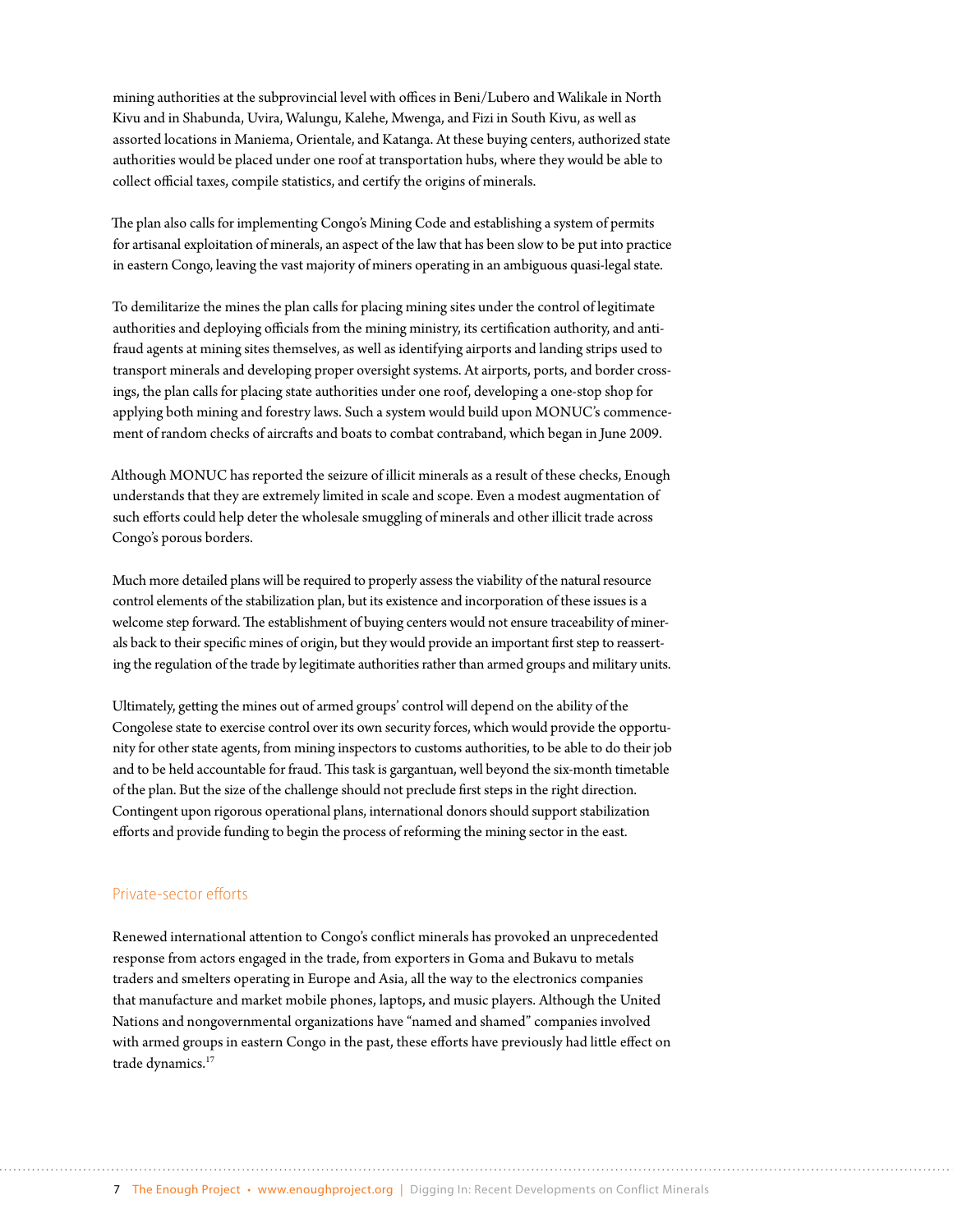However, the 2008 U.N. Group of Experts report and the subsequent decision by metals trader Traxys to suspend purchasing from Congo does appear to have rattled both international and Congolese actors in the supply chain, and has sparked efforts by industry to develop higher standards of due diligence. While there is clearly more enthusiasm among some members on industry than with others, increased engagement on these issues is a good thing.

The International Tin Research Institute, or ITRI, is a membership organization that represents the world's leading tin smelters. Among its members are the two major smelters that have been confirmed as purchasing minerals from eastern Congo—the Malaysia Smelting Corporation and Thaisarco. In response, these companies formed a working group together with Traxys to develop an action plan to implement more rigorous due diligence procedures that would enable companies to continue to purchase from the Congo while seeking to exclude armed groups and military units from the supply chain.<sup>18</sup> The tantalum industry has put forth a similar initiative as well.<sup>19</sup>

The ITRI Tin Supply Chain Initiative, or iTSCi, presents a phased approach to improving due diligence and traceable supply chains within the Congolese tin industry. Phase 1 involves improving practices in the already formalized links in the supply chain—ensuring that exporters complete paperwork attesting to the chain of custody for the minerals they export. Phase II involves expanding the project to actually verify mines of origin. Phase III would achieve a more comprehensive program that not only verifies the provenance of minerals, but also measures performance against a range of standards including supply chain mapping, chain of custody, legitimacy, business ethics, and avoiding conflict finance. Timelines for implementation of the initiative lack precision, and they are dependent on external funding.

A number of issues with this initiative remain. The most important is ensuring that the initiative's effectiveness can be independently verified and made subject to audits by third parties without any conflict of interest. There are provisions for independent auditing in the plan, but they have yet to be implemented. If the initiative fails to put rigorous third-party monitoring into practice the scheme will simply be the industry policing itself and papering over the continuing flow of conflict minerals with half measures. Moreover, the industry should take more overt responsibility for taking all possible measures to exclude conflict actors from the supply chain. Although this will require partnership with the Congolese government, the United Nations, donor governments, and civil society, the industry can do much on its own to hold its suppliers to account.

On October 6, the Congolese Ministry of Mines endorsed the ITRI initiative following meetings in Kinshasa. In North and South Kivu, Enough encountered receptivity toward the plan from Congolese exporters, although they cautioned that the plan would need to be adjusted and revised to be feasible to implement on the ground in eastern Congo. Likewise, a coalition of civil society organizations in South Kivu active in supporting a process of dialogue with government and industry on mining sector reform has also called for international companies to engage with local structures to prevent a boycott of Congolese minerals that might adversely affect miners and their families.

In discussions with Enough, exporters suggested that other means of achieving traceability including strengthened efforts to formalize the traders who move minerals from mines to the major cities—could help to improve accountability for the origin of minerals. Importantly, the exporters also expressed willingness to be more transparent, including providing detailed information on their finances and taxes. This could help ensure that the taxation of the minerals trade benefits Congo's state coffers rather than fueling corruption.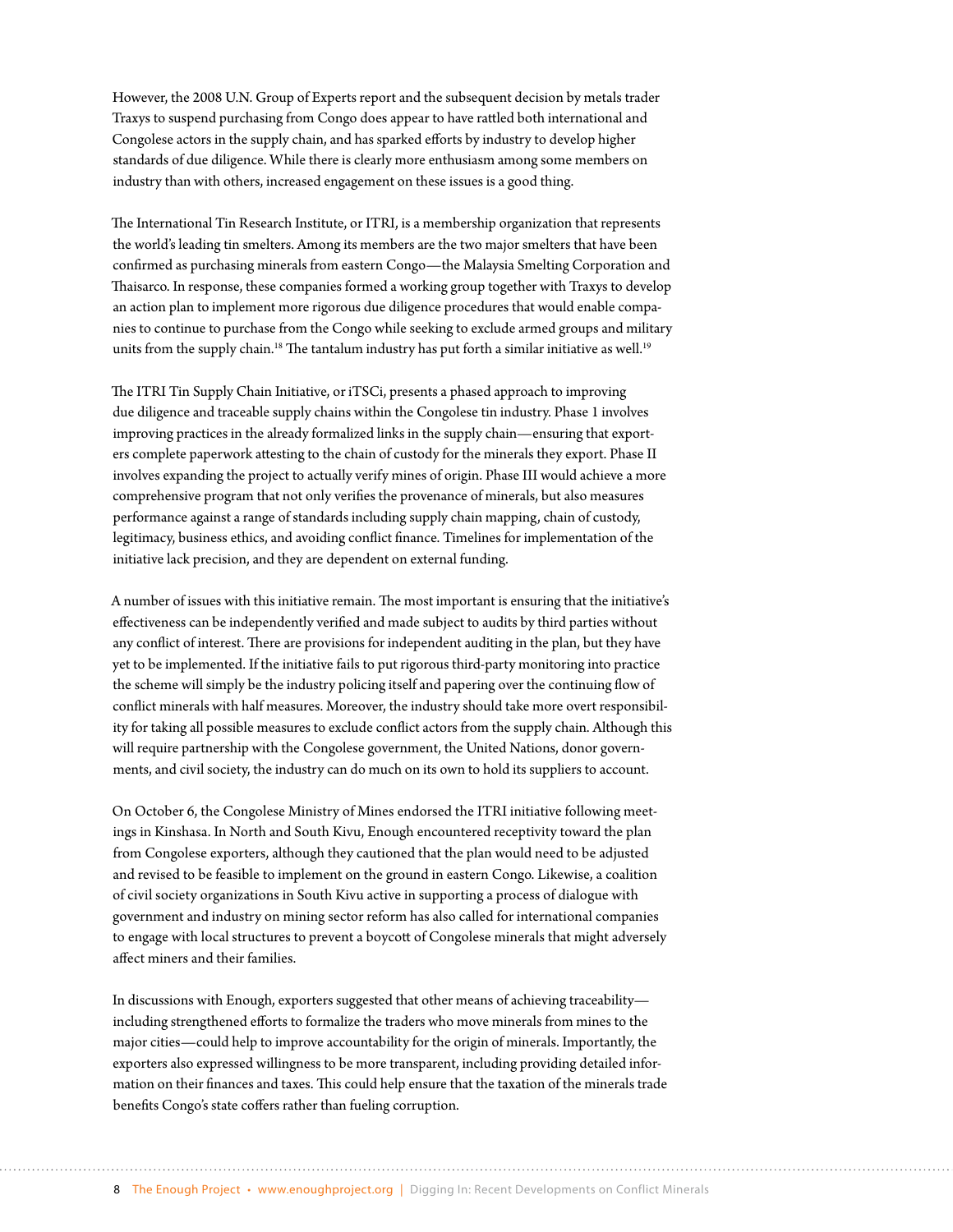Ultimately, the reputation of the companies dealing in eastern Congo's minerals will depend not on intentions and plans, but on the concrete actions that result. The actions that will build the credibility of industry-led initiatives include companies willing to accept independent audits and suppliers ready to stop purchasing from companies that fall short of providing adequate due diligence or whom are shown to be continuing to source from militarized mines.

#### Conclusion

The economic underpinnings of Congo's persistent conflict have been on the international agenda for nearly a decade, with many of the same individuals and companies continually linked to the trade in conflict minerals over that period. But the unprecedented surge in international attention to this issue over the past 12 months has created new opportunities for a concerted effort to break the link between Congo's resources and violence. Sustained attention and wellcoordinated action from governments, companies, activists, and civil society organizations will make or break this effort. We can only expect more of the same half measures that only scratch the surface of the problem absent a coherent approach that couples international initiatives with on-the-ground efforts to seize eastern Congo's mineral trade back from the mafia networks. Moreover, without a credible initiative to manage the supply chain companies are more likely to cut off all engagement with Congo.

The legislation pending in the United States and the drive by Secretary of State Hillary Clinton to tackle conflict minerals has already spurred some action from the Congolese government and private-sector representatives, but unless these efforts remain closely aligned with and informed by developments in the field, they could prove counterproductive. Likewise, strong international oversight will be required in the short term to help counter the pervasive influence of the many vested interests at odds with efforts to put eastern Congo's mineral wealth at the service of its people. Developing a coalition of private and public actors ranging from the largest of multinational electronics and jewelry companies all the way to the most knowledgeable and dedicated Congolese civil society voices from the mineral rich areas of the Kivus will be necessary to finally break the cycle of mineral-fueled violence in eastern Congo.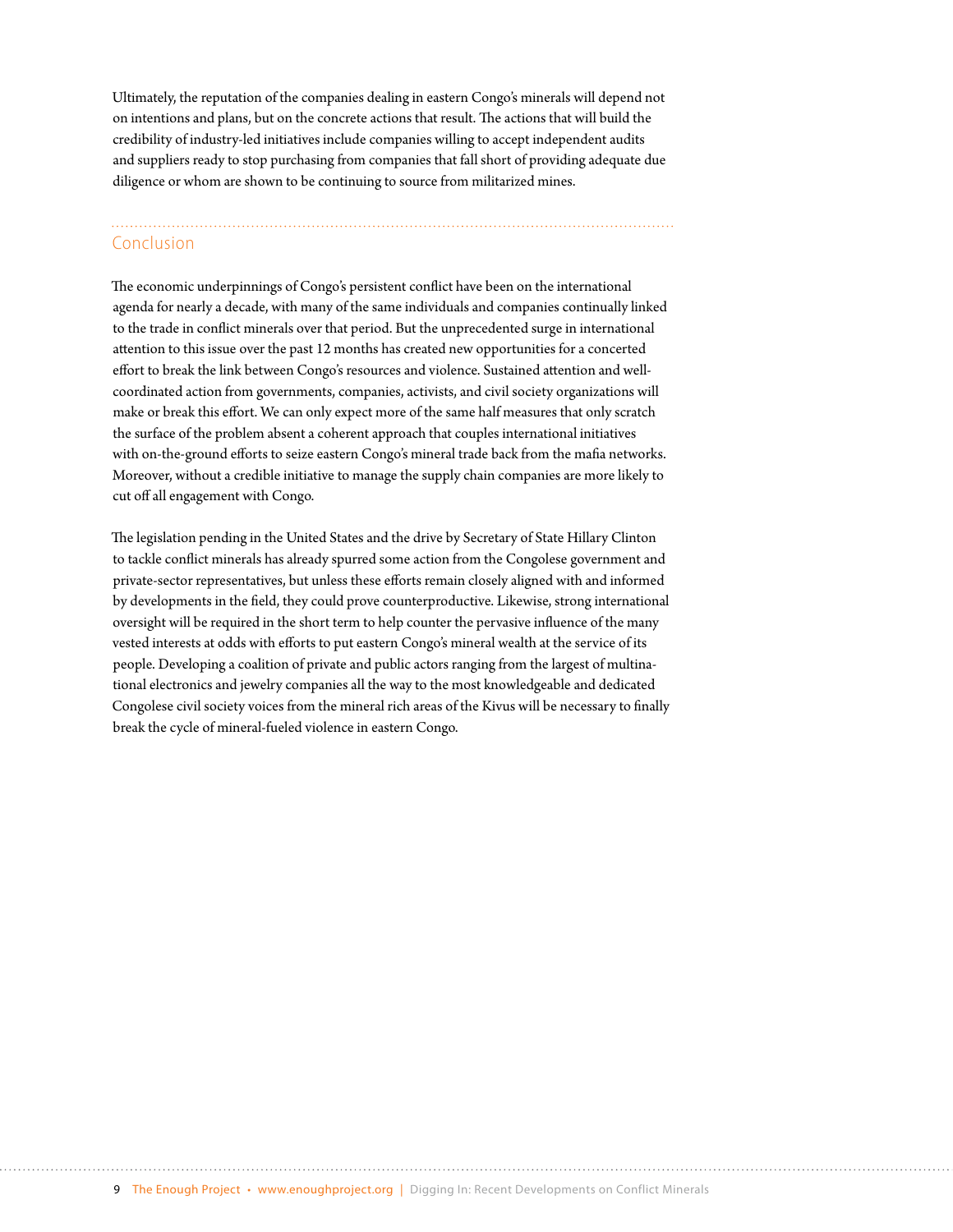### Appendix: North and South Kivu mining export data

Data provided by North and South Kivu mining authorities provides a view of the mineral trade in Congo's conflict zones during the first half of 2009. Given the severe challenges to obtaining comprehensive and reliable data in eastern Congo, these statistics are by no means authoritative, and a close look at these figures raises more questions than it answers. The most recent U.N. Experts report makes explicit this challenge, noting the huge discrepancies between statistics recorded by the mining authorities and actual exports by particular companies. Nonetheless, this information does provide some basis for evaluating the impact of recent events on the trade.

Tin ore exports began 2009 at low levels, especially in South Kivu, which exported only 100,000 kilograms in January. Exports then rose up to more than 500,000 kilograms by May. Although they did fall back below 300,000 kgs in July, statistics for August indicate a rebound. Likewise, in North Kivu, monthly exports have mostly remained within the range of 700,000 to 1,000,000 kgs.

What other factors may have influenced the minerals trade during 2009? The most likely factor is the world price of tin as determined by the London Metals Exchang.

The trendlines in the world price, with strong gains in during April and May followed by a dip in June and July, broadly match the pattern of exports reported out of the Kivus. This matches analysis by experts that link trends in the trade in Congo to world price fluctuations.

Insecurity was cited by both the private sector and civil society as also contributing to the slowdown in the trade. The president of the Association of Negociants in South Kivu told Enough that many middlemen had closed their doors as a result of the war, and that important trade routes to minerals mined outside of the conflict zone in northern Katanga and Maniema had been blocked by fighting.

Another important factor cited by comptoirs in North Kivu was tax reforms. Previously as much as 12.5 percent of the value of tin exports according to London Metals Exchange prices wound up going to Kinshasa in tax payments, but this was reduced to 3 to 3.5 percent this year, increasing the incentives for minerals to be exported through legal channels. Nonetheless, we heard from negociants, comptoirs, government officials, and civil society groups that the lack of taxes across the border in Rwanda meant that smuggling minerals into neighboring countries continued, and the U.N. Experts report that "the level of fraudulent mineral exports to neighboring states has escalated significantly since 2008 and particularly since the rapprochement between Kinshasa and Kigali since January 2009."20

Where are Congolese minerals going? Data provided by the Division de Mines for North Kivu provides a snapshot view of what countries and companies received exports from the province.



Source: London Metals Exchange.



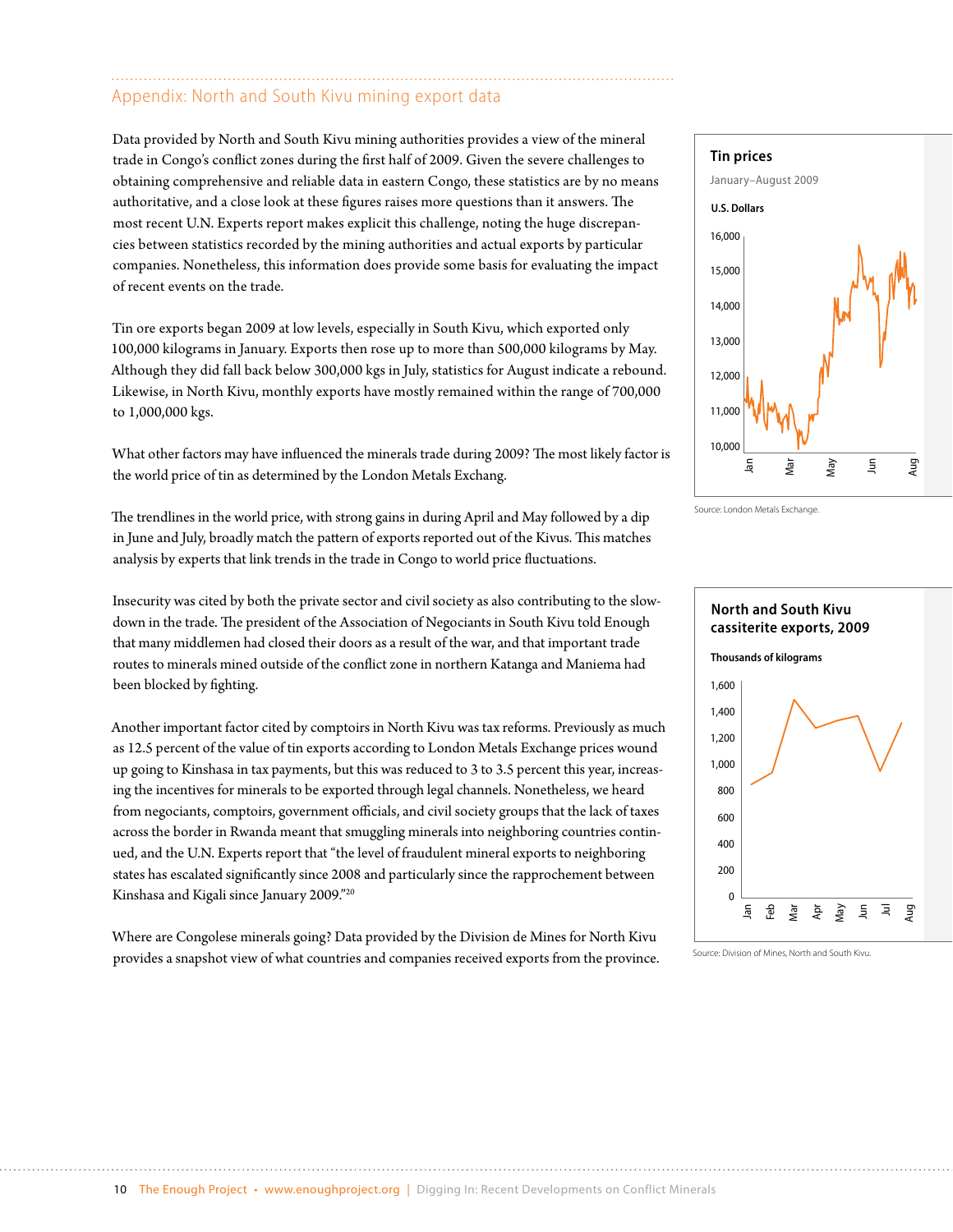#### **North Kivu exports for August 2009**

| Comptoir                   | Substance   | Qty (metric tons) | Import firm                    | Country   |
|----------------------------|-------------|-------------------|--------------------------------|-----------|
| Amur                       | Cassiterite | 143.6             | <b>Trademet</b>                | Belgium   |
| Sodexmines                 | Cassiterite | 47.8              | S.D.E. Bruxelles               | Belgium   |
| Pan African Business Group | Cassiterite | 87.8              | Close Joint Stock Company      | Russia    |
| Huaying                    | Cassiterite | 90                | African Ventures               | Hong Kong |
| Huaying                    | Cassiterite | 46                | Malaysian Smelting Company     | Malaysia  |
| Huaying                    | Cassiterite | 46                | Trademet                       | Belgium   |
| Clepad                     | Cassiterite | 160.8             | Trademet                       | Belgium   |
| Afromet                    | Cassiterite | 77.3              | Met Trade India Ltd.           | India     |
| <b>GMC</b>                 | Cassiterite | 23                | <b>B.E.B Investment</b>        | Canada    |
| Sodeem                     | Cassiterite | 99.2              | <b>African Ventures</b>        | Hong Kong |
| <b>TTT Mining</b>          | Cassiterite | 45                | Thailand Smelting and Refining | Thailand  |
| <b>MPC</b>                 | Cassiterite | 20                | MPA Gisenyi                    | Rwanda    |
| Hill Side                  | Cassiterite | 23.3              | <b>MSA Limited</b>             | Rwanda    |
| Donson                     | Coltan      | 20                | Unilink Trading Ltd.           | Hong Kong |
| MH <sub>1</sub>            | Coltan      | 25.46             | <b>African Ventures</b>        | Hong Kong |

This information can be misleading because most of these companies are metals traders, rather than the smelters and processors that are the actual destinations for the minerals. However, the data underlines the continued importance of Belgian metals traders and smelters and processors in Asia to the Congolese trade. Of particular note are the shipments to smelters Thailand Smelting and Refining (Thaisarco), which announced it would suspend purchasing only a few weeks later. Comptoirs Sodeem, Hill Side, and Pan African Business Group were all identified by the U.N. Experts as sourcing from Bisie mine in Walikale. The Coltan supplied by MH1 to African Ventures was also noted by the U.N. Experts Group as sourced from a militarized mine operated by former CNDP elements in Masisi, North Kivu. African Ventures supplied this coltan to Refractory Metals and Mining according to the U.N. report.

The South Kivu Division of Mines informed Enough that the number of comptoirs actively exporting minerals declined significantly during the Summer 2009, with only 4 of 16 registered comptoirs operating at full capacity. Three of the five comptoirs cited by the U.N. Group of Experts as selling minerals from FDLR-controlled mines to international companies were operational and exporting during this period.

It is important to note that because U.N. investigations named particular companies rather than individuals, it is possible that some of these companies may have suspended operations in an effort to avoid being targeted for sanctions. In fact, the U.N. Experts report that Bukavu-based comptoir MDM, which announced it had suspended operations, was in fact continuing to trade in minerals from FDLR mines under the name of WMC, another comptoir also cited by the Group of Experts.

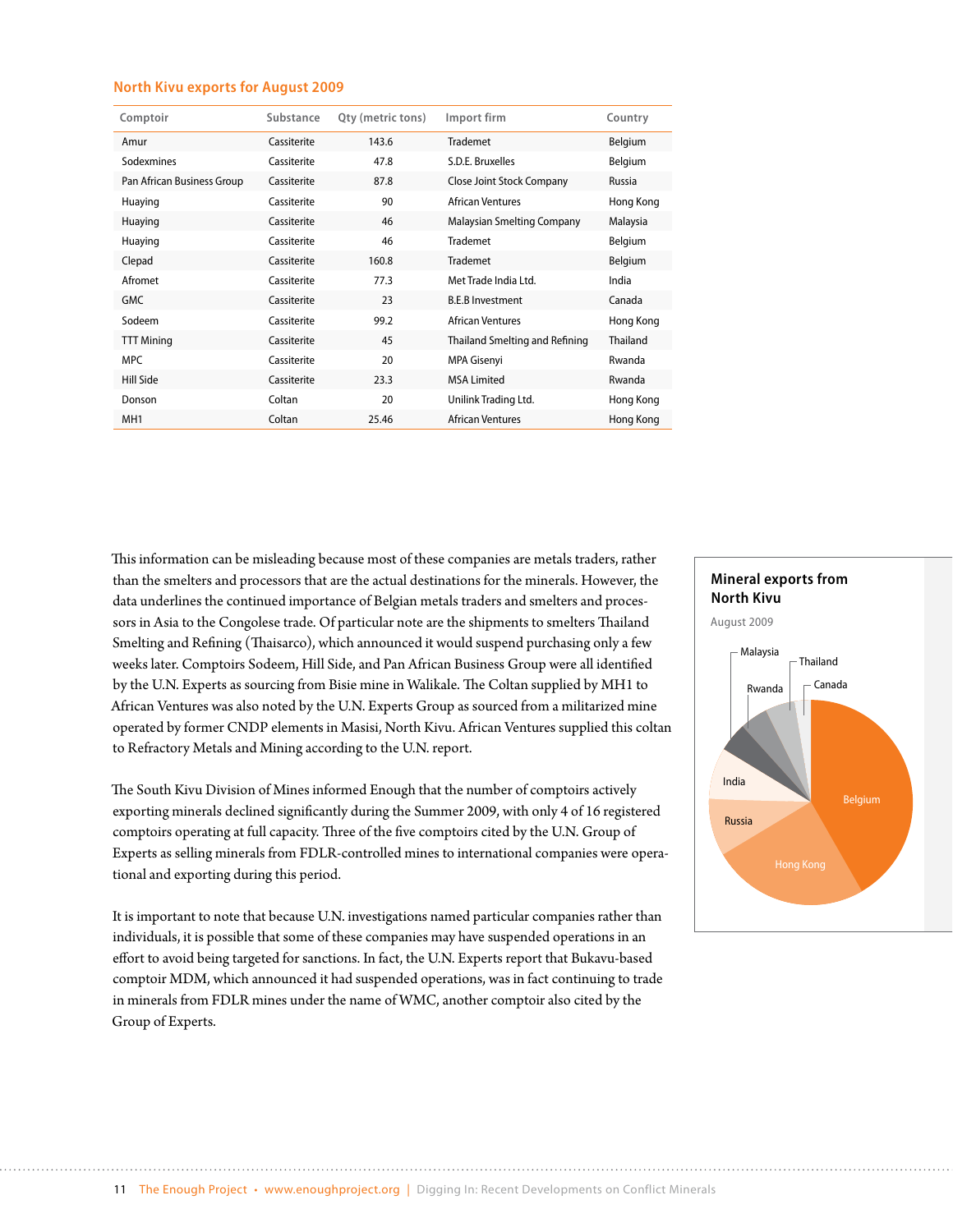#### **South Kivu mineral exports, 2009**

| Substance        | Januarv | February | March   | April   | May     | June    | July    | August  | <b>TOTAL</b> |
|------------------|---------|----------|---------|---------|---------|---------|---------|---------|--------------|
| Cassiterite (kg) | 104,810 | 207,518  | 447,300 | 459,690 | 516.046 | 378,270 | 274,550 | 377,620 | 2,765,804    |
| Coltan (kg)      |         | 10,500   | 57,458  | 14,372  | 32,500  | 29,250  | 9,715   |         | 153,795      |
| Wolframite (kg)  | 0       |          | 17,600  | 22,500  | 0       |         | 18,110  |         | 58,210       |
| Gold (q)         |         | 23,203   |         | 8.794   |         |         | 8,052   |         | 40,049       |

#### **North Kivu mineral exports, 2009**

| Cassiterite (kg)         | January   | February    | March       | April       | May                 | June        | July               | August    | <b>TOTAL</b>       |
|--------------------------|-----------|-------------|-------------|-------------|---------------------|-------------|--------------------|-----------|--------------------|
| Amur                     | 202,198   | 70,216      | 93,333      | 92,955      | 47,186              | 142,662     | 70,513             | 143,633   | 862,694            |
| Sodexmines               | 193,556   | 92,724      | 118,367     | 188,616     | 139,804             | 141,810     | 48,850             | 47,830    | 971,557            |
| PAPB                     | 23,332    | 90,769      | 89,510      | 91,322      | 90,946              | 67,754      | 66,066             | 87,820    | 607,517            |
| Huaying                  | 43,300    | $\mathbf 0$ | 71,147      | 71,572      | 142,831             | 95,640      | 112,977            | 182,008   | 719,475            |
| Clepad                   | 44,906    | 90,697      | 136,837     | 67,486      | 44,984              | 183,070     | 46,066             | 160,766   | 774,809            |
| Afromet                  | 51,000    | 25,000      | 74,750      | 49,708      | 96,197              | 102,910     | 99,436             | 77,370    | 576,371            |
| <b>GCM</b>               | 45,000    | 90,500      | 0           | 67,500      | 45,500              | 45,000      | 23,000             | 23,000    | 339,500            |
| Sodeem                   | 41,798    | 40,566      | 50,475      | $\pmb{0}$   | 0                   | 0           | 50,079             | 99,160    | 282,078            |
| <b>TTT Mining</b>        | 23,100    | 72,019      | 190,800     | 49,990      | 100,019             | 100,000     | 75,000             | 45,000    | 655,928            |
| Starfield                | 0         | 24,000      | $\mathbf 0$ | 0           | $\pmb{0}$           | 0           | 21,000             |           | 45,000             |
| Munsad                   | $\pmb{0}$ | 25,000      | 25,000      | 0           | 25,000              | 0           | 0                  |           | 75,000             |
| <b>MPC</b>               | 30,000    | 50,000      | 10,000      | 10,000      | 20,000              | 10,000      | 20,000             | 20,000    | 170,000            |
| Mudenge                  | 11,773    |             |             | 21,562      | 17,844              |             |                    |           | 51,179             |
| Hill Side                |           |             |             |             |                     | 30,000      | 23,000             | 23,275    | 76,275             |
| Tengen                   | 23,470    | 47,618      | 46,877      | 23,500      |                     |             |                    |           | 141,465            |
| Kivu Metal               |           |             |             |             |                     |             |                    |           | $\mathbf 0$        |
| Donson Int               |           |             |             |             |                     |             | 9,600              |           | 9,600              |
| <b>Bakulikira</b>        |           |             | 22,500      | 22,500      |                     | 45,000      |                    |           | 90,000             |
| L&L International        |           |             |             |             |                     |             |                    |           | $\pmb{0}$          |
| EBIR                     |           |             |             |             |                     |             |                    |           | 0                  |
| <b>GEMICO</b>            |           |             | 79,849      | 42,310      | 20,101              |             |                    |           | 142,260            |
| <b>TOTAL</b>             | 733,433   | 719,109     | 1,009,443   | 799,019     | 790,411             | 963,845     | 665,586            | 909,861   | 6,590,707          |
|                          |           |             |             |             |                     |             |                    |           |                    |
|                          |           |             |             |             |                     |             |                    |           |                    |
| Wolframite (kg)          | January   | February    | March       | April       | May                 | June        | July               | August    | <b>TOTAL</b>       |
| Amur                     | 22,154    |             |             |             | 23,105              |             | 23,791             |           | 69,050             |
| Sodeem                   |           |             |             |             |                     |             |                    |           | $\mathbf 0$        |
| Starfield                |           | 24,000      | 24,000      | 22,387      |                     |             | 22,062             |           | 92,449             |
| <b>TOTAL</b>             | 22,154    | 24,000      | 24,000      | 22,387      | 23,105              | $\pmb{0}$   | 45,853             | $\pmb{0}$ | 161,498            |
|                          |           |             |             |             |                     |             |                    |           |                    |
| Coltan (kg)              | January   | February    | March       | April       | May                 | June        | July               | August    | <b>TOTAL</b>       |
| Huaying                  |           |             |             |             |                     |             |                    |           | $\pmb{0}$          |
| TTT mining               | 10,000    | 21,340      | 22,555      |             |                     | 14,036      |                    |           | 67,930             |
| Munsad                   |           |             |             | 5,500       |                     |             |                    |           | 5,500              |
| <b>Kivu Metals</b>       |           |             |             |             |                     |             |                    |           | 0                  |
| MH1                      | 6,500     |             |             |             | 21,000              | 25,500      |                    | 25,465    | 78,465             |
| Donson                   |           |             |             |             | 22,800              |             | 13,400             | 20,000    | 56,200             |
| <b>TOTAL</b>             | 16,500    | 21,340      | 22,555      | 5,500       | 43,800              | 39,536      | 13,400             | 45,465    | 208,095            |
|                          |           |             |             |             |                     |             |                    |           |                    |
| Gold (g)                 | January   | February    | March       | April       | May                 | June        | July               | August    | <b>TOTAL</b>       |
| Starfield                |           |             |             |             |                     | 525         |                    |           | 525                |
| <b>TOTAL</b>             | $\pmb{0}$ | $\mathbf 0$ | $\pmb{0}$   | $\pmb{0}$   | $\pmb{0}$           | 525         | $\pmb{0}$          | $\pmb{0}$ | 525                |
|                          |           |             |             |             |                     |             |                    |           |                    |
| Pyrochlore (kg)          | January   | February    | March       | April       | May                 | June        | July               | August    | <b>TOTAL</b>       |
| Somikivu<br><b>TOTAL</b> | $\pmb{0}$ | $\mathbf 0$ | $\mathbf 0$ | $\mathbf 0$ | $\mathsf{O}\xspace$ | $\mathbf 0$ | 118,951<br>118,951 | $\pmb{0}$ | 118,951<br>118,951 |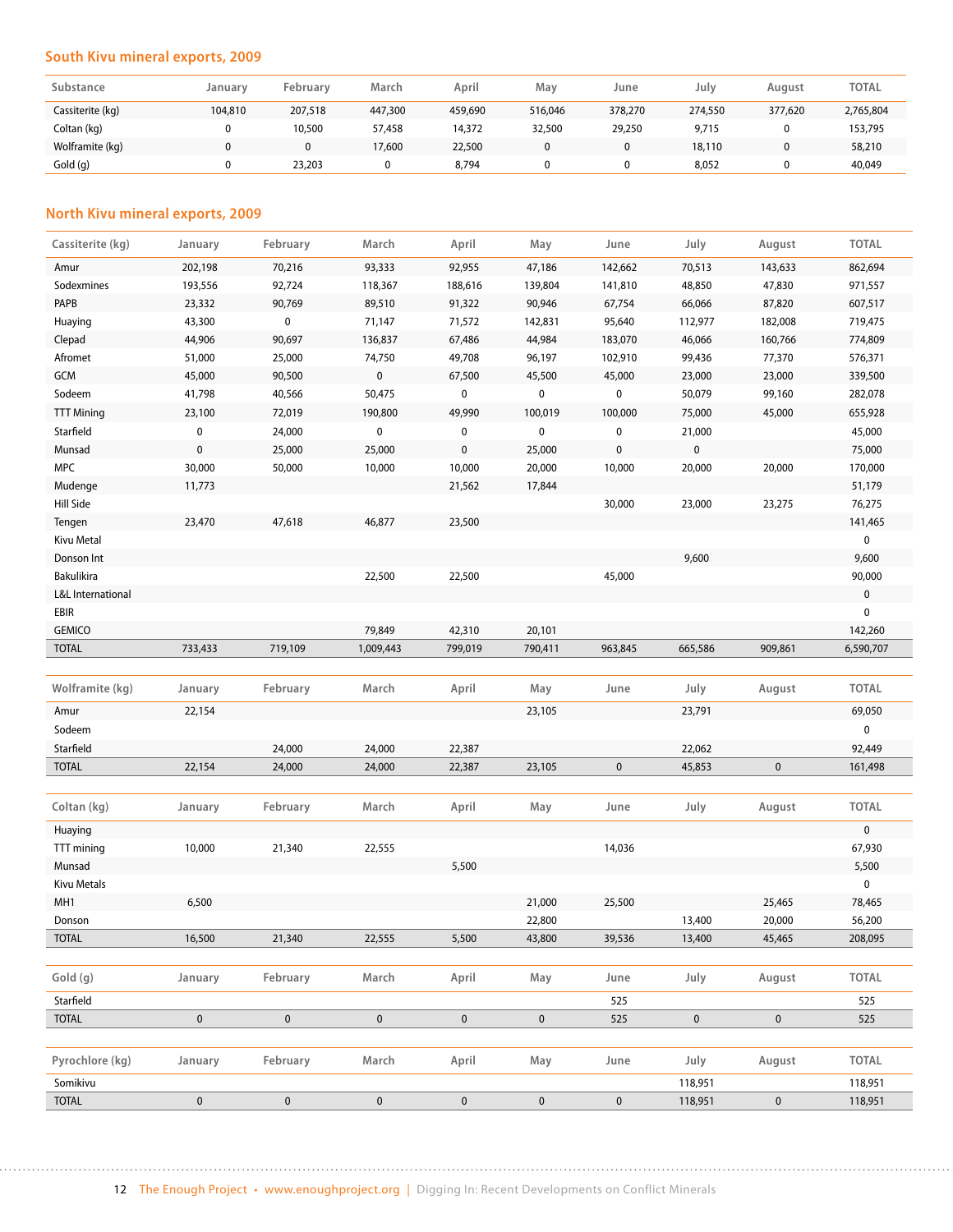#### Endnotes

- 1 This report is based on field research during travel to North and South Kivu during August and September 2009, as well as follow up research by Noel<br>Atama and Olivia Caeymaex during October and November. Unless otherwise activists, minerals traders, Congolese government officials, and U.N. staff in Goma and Bukavu from August 25 through September 9, 2009.
- 2 U.N. Security Council, "Final Report of the Group of Experts on the Democratic Republic of the Congo," S/2009/603 (November 2009).
- 3 For Enough's analysis of this operation, see Colin Thomas-Jensen, Noel Atama, and Olivia Caeymaex, "An Uneasy Alliance in Eastern Congo and its High Cost for Civilians: Operation Kimia II," Enough Strategy Paper, September 2009.
- 4 United Nations, "Press Conference on Final Report by Democratic Republic of Congo Experts Group," available at [http://www.un.org/News/briefings/](http://www.un.org/News/briefings/docs/2009/091207_Mahtani.doc.htm) [docs/2009/091207\\_Mahtani.doc.htm](http://www.un.org/News/briefings/docs/2009/091207_Mahtani.doc.htm) (accessed December 21, 2009).
- 5 See U.N. Security Council, "Final Report of the Group of Experts on the Democratic Republic of the Congo," S/2008/773 (December 2008) and Global Wit-<br>ness, "Faced With A Gun, What Can You Do? War and the Militarisation o
- 6 The CNDP previously controlled relatively few mining sites and profited more from general taxation of trade in regions under their control, especially at key border post. See U.N. Security Council Report, "Final Report of the Group of Experts on the Democratic Republic of the Congo," S/2008/773.
- 7 See Global Witness, "Faced With A Gun, What Can You Do? War and the Militarisation of Mining in Eastern Congo."
- 8 Radio Okapi, "Walikale: attaques des FDLR, 1 mort, 11 villages vidés de leurs habitants," December 13, 2009.
- 9 U.N. Security Council, "Final Report of the Group of Experts on the Democratic Republic of the Congo," S/2009/603, pp. 54-56.
- 10 See Global Witness, "Faced With A Gun, What Can You Do? War and the Militarisation of Mining in Eastern Congo."
- 11 Interview with western diplomat in Goma, August 27, 2009.
- 12 Human Rights Watch, "You Will Be Punished: Attacks on Civilians in Eastern Congo" (December 2009).
- 13 Notably Lt. Col. Innocent Zimurinda, whose role in the Shalio massacre is described by Human Rights Watch, and whose role in minerals extraction is described in the 2009 Group of Experts report on p. 56-57.
- 14 Quoted in *Metal Bulletin Weekly*, "Sellers concerned by Traxys's withdrawal from DRC tin market," May 11, 2009.
- 15 ITRI, "Top Tin Producing Companies 2008," available at [http://www.itri.co.uk/pooled/articles/BF\\_TECHART/view.asp?Q=BF\\_TECHART\\_285697.](http://www.itri.co.uk/pooled/articles/BF_TECHART/view.asp?Q=BF_TECHART_285697)
- 16 Radio Okapi, "Goma: Adolphe Muzito à Walikale pour mettre de l'ordre dans l'exploitation minière," 2009, available at [http://www.radiookapi.net/index.](http://www.radiookapi.net/index.php?i=53&a=24240) [php?i=53&a=24240.](http://www.radiookapi.net/index.php?i=53&a=24240)
- 17 Raf Custers, Jeroen Cuvelier, and Didier Verbruggen, "Culprits or Scapegoats? Revisiting the Role of Belgian Minerals Traders in Eastern DRC," (Antwerp: International Peace Information Service, 2009).
- 18 ITRI, "Tin Supply from the Democratic Republic of the Congo," available at [http://www.itri.co.uk/POOLED/ARTICLES/BF\\_PARTART/VIEW.ASP?Q=BF\\_PAR-](http://www.itri.co.uk/POOLED/ARTICLES/BF_PARTART/VIEW.ASP?Q=BF_PARTART_310250)[TART\\_310250.](http://www.itri.co.uk/POOLED/ARTICLES/BF_PARTART/VIEW.ASP?Q=BF_PARTART_310250)
- 19 See Electronic Industry Citizenship Coalition, "EICC & GeSI Join with Tantalum Supply Chain Representatives to Improve Responsible Sourcing," Press release, September 28, 2009, available at [http://www.eicc.info/PDF/Tantalum%20Supplier%20Meeting.pdf.](http://www.eicc.info/PDF/Tantalum Supplier Meeting.pdf)
- 20 U.N. Security Council, "Final Report of the Group of Experts on the Democratic Republic of the Congo," S/2009/603, p. 72.